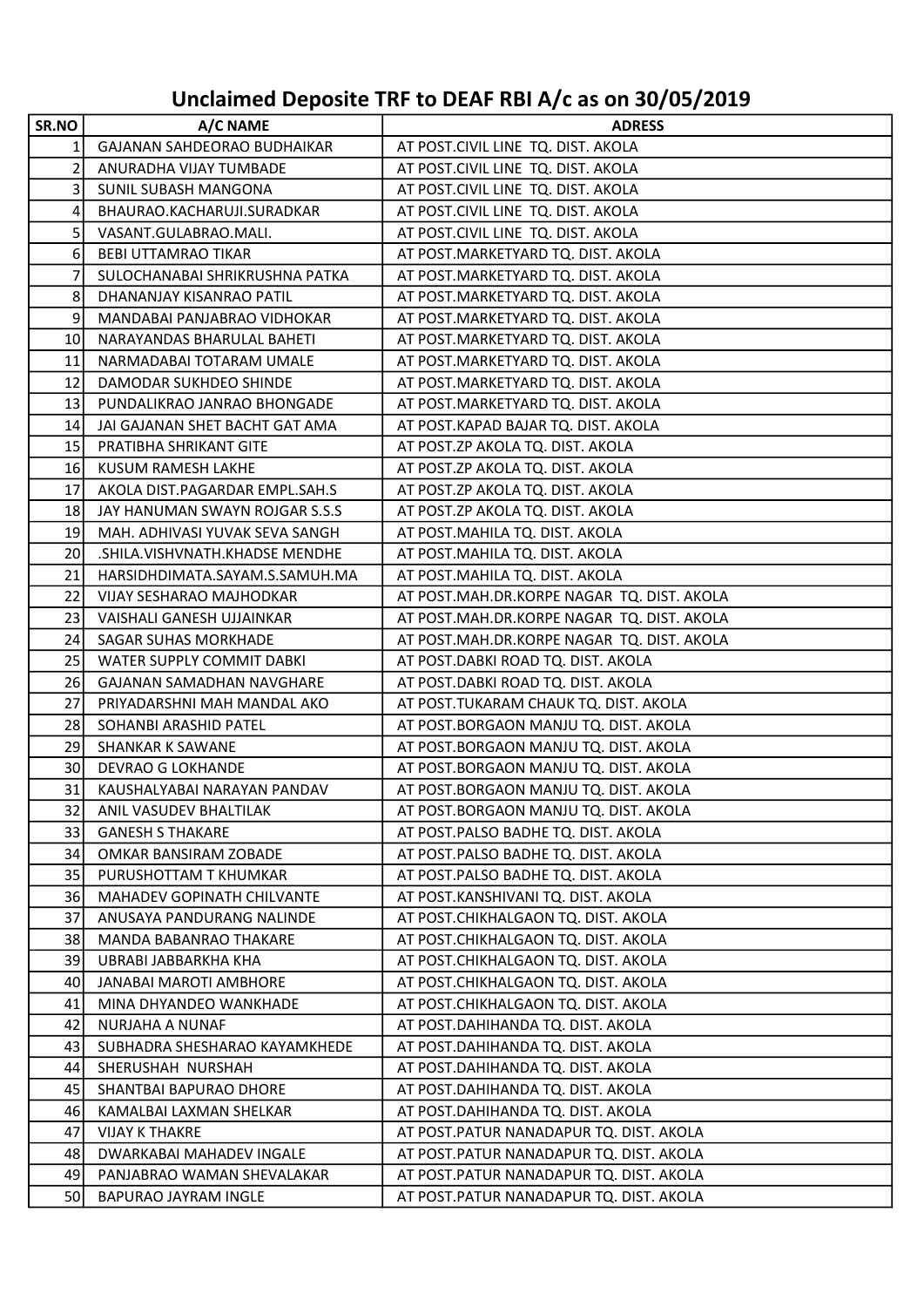| 51 I | YASHWANT JAYRAM TAYADE          | AT POST.PATUR NANADAPUR TQ. DIST. AKOLA        |
|------|---------------------------------|------------------------------------------------|
| 52   | <b>MAHADEV GANGARAM DATE</b>    | AT POST.PATUR NANADAPUR TQ. DIST. AKOLA        |
| 53   | SHE KARIM SHE UMRAO BAGWAN      | AT POST.PATUR NANADAPUR TQ. DIST. AKOLA        |
| 54   | SEVANTABAI RAJARAM RAUT         | AT POST.PATUR NANADAPUR TQ. DIST. AKOLA        |
| 55   | JAYWANTBAI S BHARADE            | AT POST.PATUR NANADAPUR TQ. DIST. AKOLA        |
| 56   | GODAVARIBAI BALIRAM GURMULE     | AT POST.PATUR NANADAPUR TQ. DIST. AKOLA        |
| 57   | <b>VENUTAI S RAUT</b>           | AT POST.PATUR NANADAPUR TQ. DIST. AKOLA        |
| 58   | RAMAJI B DONGARDIVE             | AT POST.PATUR NANADAPUR TQ. DIST. AKOLA        |
| 59   | MADHURABAI D. SADASHIV          | AT POST.KURANKHED TQ. DIST. AKOLA              |
| 60   | <b>MADHUKAR D SHASHTRI</b>      | AT POST.KURANKHED TQ. DIST. AKOLA              |
| 61   | <b>SUNIL N PANDE</b>            | AT POST.KURANKHED TQ. DIST. AKOLA              |
| 62   | SHABBEBI S KHAN                 | AT POST.KURANKHED TQ. DIST. AKOLA              |
| 63   | <b>CHAITANY SBGAT KOTARI</b>    | AT POST.KURANKHED TQ. DIST. AKOLA              |
| 64   | RAMAKANT RAMKRUSHNA BOBADE      | AT POST.UMARI TQ. DIST. AKOLA                  |
| 65   | RAJU NARAYAN KADU               | AT POST.UMARI TQ. DIST. AKOLA                  |
| 66   | GOPAL SHANKARLAL JAAT           | AT POST.UMARI TQ. DIST. AKOLA                  |
| 67   | SUNITA GIRISH PANDE             | AT POST.RANPISE NAGAR TQ. DIST. AKOLA          |
| 68   | SURESH JAGDISH PATHAK           | AT POST.RATANLAL TQ. DIST. AKOLA               |
| 69   | NAMADEO ANANDRAO SALI           | AT POST.RATANLAL TQ. DIST. AKOLA               |
| 70   | SHITAL DNYANDEO UMALE           | AT POST.RATANLAL TQ. DIST. AKOLA               |
| 71   | USHA VIJAYRAO NAGPURE           | AT POST.RATANLAL TQ. DIST. AKOLA               |
| 72   | SUVAKANT VASUDEV JAMANIK        | AT POST.BARSHITAKLI TQ.BARSHITAKLI DIST. AKOLA |
| 73   | SUFIYABI JAVEDDIN               | AT POST.BARSHITAKLI TQ.BARSHITAKLI DIST. AKOLA |
| 74   | TUKARAM SAKHARAM CHAVAN         | AT POST.BARSHITAKLI TQ.BARSHITAKLI DIST. AKOLA |
| 75   | ANUSAYABAI MAHADEO PALSAPAGAR   | AT POST.BARSHITAKLI TQ.BARSHITAKLI DIST. AKOLA |
| 76   | SUGRABI SHEKH CHAND             | AT POST.BARSHITAKLI TQ.BARSHITAKLI DIST. AKOLA |
| 77   | <b>BANOBI SHEKH NAJIR</b>       | AT POST.BARSHITAKLI TQ.BARSHITAKLI DIST. AKOLA |
| 78   | GAYABAI GANUJI KAYASHE          | AT POST.BARSHITAKLI TQ.BARSHITAKLI DIST. AKOLA |
| 79   | HAFIJODDIN SHAMSHODDIN          | AT POST.BARSHITAKLI TQ.BARSHITAKLI DIST. AKOLA |
| 80   | PYARULI KARIM ULLA KHA          | AT POST.BARSHITAKLI TQ.BARSHITAKLI DIST. AKOLA |
| 81   | KISAN MUKINDA BHAGAT            | AT POST.BARSHITAKLI TQ.BARSHITAKLI DIST. AKOLA |
| 82   | UTTAM NAMADEV JAMANIK           | AT POST.BARSHITAKLI TQ.BARSHITAKLI DIST. AKOLA |
| 83   | BIBABI A. RAJJAK                | AT POST.BARSHITAKLI TQ.BARSHITAKLI DIST. AKOLA |
| 84   | ANJANABAI RAJARAM DHURANDHAR    | AT POST.BARSHITAKLI TQ.BARSHITAKLI DIST. AKOLA |
| 85   | RAMRAV MAROATI MANE             | AT POST.BARSHITAKLI TQ.BARSHITAKLI DIST. AKOLA |
| 86   | S IBRAHIM S ABDULLA             | AT POST.BARSHITAKLI TQ.BARSHITAKLI DIST. AKOLA |
| 87   | SHAHAJHANBI ABD. GAFFAR         | AT POST.BARSHITAKLI TQ.BARSHITAKLI DIST. AKOLA |
| 88   | DINKAR NARAYAN TELANGA          | AT POST.BARSHITAKLI TQ.BARSHITAKLI DIST. AKOLA |
| 89   | VINAKRAO NARAYAN JOSHI          | AT POST.BARSHITAKLI TQ.BARSHITAKLI DIST. AKOLA |
| 90   | RAMESHWER HARIBHAU KAKED        | AT POST.BARSHITAKLI TQ.BARSHITAKLI DIST. AKOLA |
| 91   | <b>GAVATAM PARSARAM SHIRSAT</b> | AT POST.BARSHITAKLI TQ.BARSHITAKLI DIST. AKOLA |
| 92   | KAMINIBAI GIRDHAR DHONGARE      | AT POST.BARSHITAKLI TQ.BARSHITAKLI DIST. AKOLA |
| 93   | JAYRAM MAHADU GAYAKI            | AT POST.BARSHITAKLI TQ.BARSHITAKLI DIST. AKOLA |
| 94   | SUPLANI SHIVRAM RAUT            | AT POST.BARSHITAKLI TQ.BARSHITAKLI DIST. AKOLA |
| 95   | VASANT SHANKAR PATHAK           | AT POST.BARSHITAKLI TQ.BARSHITAKLI DIST. AKOLA |
| 96   | BARKATSHA GURJARSHA             | AT POST.BARSHITAKLI TQ.BARSHITAKLI DIST. AKOLA |
| 97   | ADHYAKSHA JIVAN VIKAS SHIKSHAN  | AT POST.BARSHITAKLI TQ.BARSHITAKLI DIST. AKOLA |
| 98   | SHRIRAM BHAROSE SW.SAH.BA.GAT   | AT POST.BARSHITAKLI TQ.BARSHITAKLI DIST. AKOLA |
| 99   | <b>ARPANA S KHADE</b>           | AT POST.PINJAR TQ.BARSHITAKLI DIST. AKOLA      |
| 100  | RUKHAMABAI M SAPKAL             | AT POST.PINJAR TQ.BARSHITAKLI DIST. AKOLA      |
| 101  | <b>NARAYN S KHANDEKAR</b>       | AT POST.MAHAN TQ.BARSHITAKLI DIST. AKOLA       |
| 102  | SHILA R MANVAR                  | AT POST. MAHAN TQ. BARSHITAKLI DIST. AKOLA     |
| 103  | ASHMA MAHILA BACHAT GAT         | AT POST.MAHAN TQ.BARSHITAKLI DIST. AKOLA       |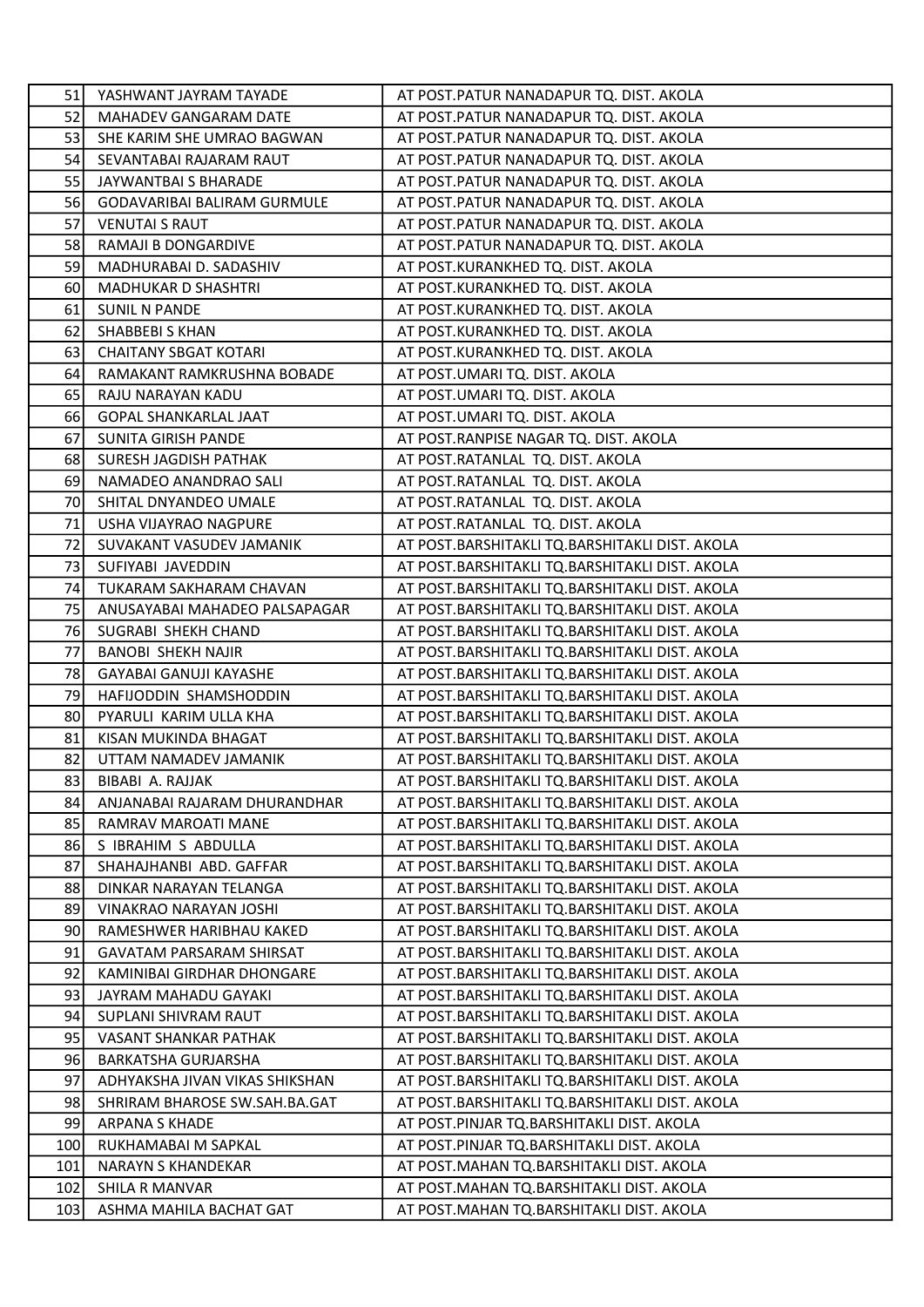| 104        | L G AGRWAL                      | AT POST.KANERI SARAP TQ.BARSHITAKLI DIST. AKOLA |
|------------|---------------------------------|-------------------------------------------------|
| 105        | MOTIRAM K CHOTHMAL              | AT POST.KANERI SARAP TQ.BARSHITAKLI DIST. AKOLA |
| <b>106</b> | SITABAI G KAMRE                 | AT POST.KANERI SARAP TQ.BARSHITAKLI DIST. AKOLA |
| 107        | NARMADABAI TUKARAM CHOUDHARI    | AT POST.KANERI SARAP TQ.BARSHITAKLI DIST. AKOLA |
| 108        | RAJALABAI KESHAV CHAUHAN        | AT POST.DHABA TQ.BARSHITAKLI DIST. AKOLA        |
| 109        | DILIP SAKHARAM CHAVHAN          | AT POST.DHABA TQ.BARSHITAKLI DIST. AKOLA        |
| 110        | SEVAKRAM NARAYAN BORODE         | AT POST.AKOT MAIN TQ.AKOT DIST. AKOLA           |
| 111        | RAMKRUSHNA JAGDEO WANKHADE      | AT POST. AKOT MAIN TO AKOT DIST. AKOLA          |
| 112        | KOKILA VILAS SADAFALE           | AT POST. AKOT MAIN TO AKOT DIST. AKOLA          |
| 113        | SHANKAR SAHADEO RAUT            | AT POST.AKOT MAIN TQ.AKOT DIST. AKOLA           |
| 114        | VASANTRAO YASHAVANT KHANDARE    | AT POST. AKOT MAIN TO AKOT DIST. AKOLA          |
| 115        | SURYAKANTA RAMDAS BHARSHAKALE   | AT POST.AKOT MAIN TQ.AKOT DIST. AKOLA           |
| <b>116</b> | RAMDAS SRAVAN AKOTKAR           | AT POST. AKOT MAIN TO AKOT DIST. AKOLA          |
| 117        | TULSIRAM MAROTI AKOTKAR         | AT POST.AKOT MAIN TQ.AKOT DIST. AKOLA           |
| 118        | <b>VIJAY RAMDAS DIKKAR</b>      | AT POST.AKOT MAIN TQ.AKOT DIST. AKOLA           |
| 119        | JAYRAM KASHIRAM THORAT          | AT POST.AKOT MAIN TQ.AKOT DIST. AKOLA           |
| 120        | LAXMI PRASAD BHARSAKLE          | AT POST.AKOT MAIN TQ.AKOT DIST. AKOLA           |
| 121        | ANIL DIVAKAR MANGALE            | AT POST. AKOT MAIN TO AKOT DIST. AKOLA          |
| 122        | SUNIL PANJABRAO DHOTE           | AT POST.AKOT MAIN TQ.AKOT DIST. AKOLA           |
| 123        | JAY SANTOSHI MAA AADIWASI M.S.  | AT POST.AKOT MAIN TQ.AKOT DIST. AKOLA           |
| 124        | BABASAHEBAMBE.G.CHANDIKAPUR     | AT POST. AKOT MAIN TO AKOT DIST. AKOLA          |
| 125        | NATHMAL RAMNIVAS VARMA          | AT POST.AKOT CITY TQ.AKOT DIST. AKOLA           |
| 126        | DIPALI D GAWANDE                | AT POST.AKOT CITY TQ.AKOT DIST. AKOLA           |
| 127        | <b>GOKUL LAKSHAMAN CHILATRE</b> | AT POST. CHOTTA BAZARTQ.AKOT DIST. AKOLA        |
| 128        | KISAN SIWRAM NAGADE             | AT POST. CHOTTA BAZARTQ.AKOT DIST. AKOLA        |
| 129        | S S DEVGATE                     | AT POST. CHOTTA BAZARTQ.AKOT DIST. AKOLA        |
| 130        | SHRIRAM NAMDEV BHANDE           | AT POST. AKOLKHED TQ.AKOT DIST. AKOLA           |
| 131        | SUCITA GAJANAN PATAKE           | AT POST.MUNDGAOA TQ.AKOT DIST. AKOLA            |
| 132        | SHITAL SUBHASH WAGH             | AT POST.MUNDGAOA TQ.AKOT DIST. AKOLA            |
| 133        | BHIKU SADASHIV MIRGE            | AT POST.TELHARA MAIN TQ.TELHARA DIST. AKOLA     |
| 134        | DAYARAM JANGALU MAKODE          | AT POST.TELHARA MAIN TQ.TELHARA DIST. AKOLA     |
| 135        | MADUKAR DADARAO DESHMUKH        | AT POST.TELHARA MAIN TQ.TELHARA DIST. AKOLA     |
| 136        | RAMESH VASUDEV GATAMANE         | AT POST.TELHARA MAIN TQ.TELHARA DIST. AKOLA     |
| 137        | KANTABAI HARIDAS SHETE          | AT POST.TELHARA MAIN TQ.TELHARA DIST. AKOLA     |
| 138        | CHANDRPARKASH SHIVHARI VHEVARE  | AT POST.TELHARA MAIN TO.TELHARA DIST. AKOLA     |
| 139        | BRAMHAJI SHIVAJIRAO JAYBHAYE    | AT POST. TELHARA MAIN TQ. TELHARA DIST. AKOLA   |
| 140        | <b>INDUMATI SHESHRAO TAYADE</b> | AT POST. TELHARA MAIN TQ. TELHARA DIST. AKOLA   |
| 141        | SHRIKRUSHNA MAHADEO PAWAR       | AT POST. TELHARA MAIN TO. TELHARA DIST. AKOLA   |
| 142        | KAMALABAI O NAND                | AT POST.TELHARA MAIN TQ.TELHARA DIST. AKOLA     |
| 143        | JAI MALHAR SETAKARI S.S.GAT TA  | AT POST. TELHARA MAIN TQ. TELHARA DIST. AKOLA   |
| 144        | VILASH SAHEBRAO CHIKATE         | AT POST. TELHARA CITY TQ. TELHARA DIST. AKOLA   |
| 145        | PUSHPMALA SATYADEO GIRHE        | AT POST.HIWARKHED TQ.TELHARA DIST. AKOLA        |
| 146        | M. JAKIR M. ASIF                | AT POST.HIWARKHED TQ.TELHARA DIST. AKOLA        |
| 147        | PRADIP BHAWAN WANKHADE          | AT POST.HIWARKHED TQ.TELHARA DIST. AKOLA        |
| 148        | R S SONE                        | AT POST.HIWARKHED TQ.TELHARA DIST. AKOLA        |
| 149        | VATSALA UKARDA ATHRALE          | AT POST.DANAPUR TQ.TELHARA DIST. AKOLA          |
| 150        | SHRIRAMPRABHU SHET GAT TAKLI    | AT POST. PATHARDI TQ. TELHARA DIST. AKOLA       |
| 151        | HARIDINI SAMADHAN JADHAO        | AT POST.BELKHED TQ.TELHARA DIST. AKOLA          |
| 152        | SURESH BALU DABERAO             | AT POST.BELKHED TQ.TELHARA DIST. AKOLA          |
| 153        | <b>BHAURAO MAHADEV KOKATE</b>   | AT POST.AADSUL TQ.TELHARA DIST. AKOLA           |
| 154        | TREMBAK WASUDEO SONONE          | AT POST.ADAGAON TQ.TELHARA DIST. AKOLA          |
| 155        | DEVIDAS YASHVANT PATKE          | AT POST.ADAGAON TQ.TELHARA DIST. AKOLA          |
| 156        | PADMAKAR WASUDEO SONONE         | AT POST.ADAGAON TQ.TELHARA DIST. AKOLA          |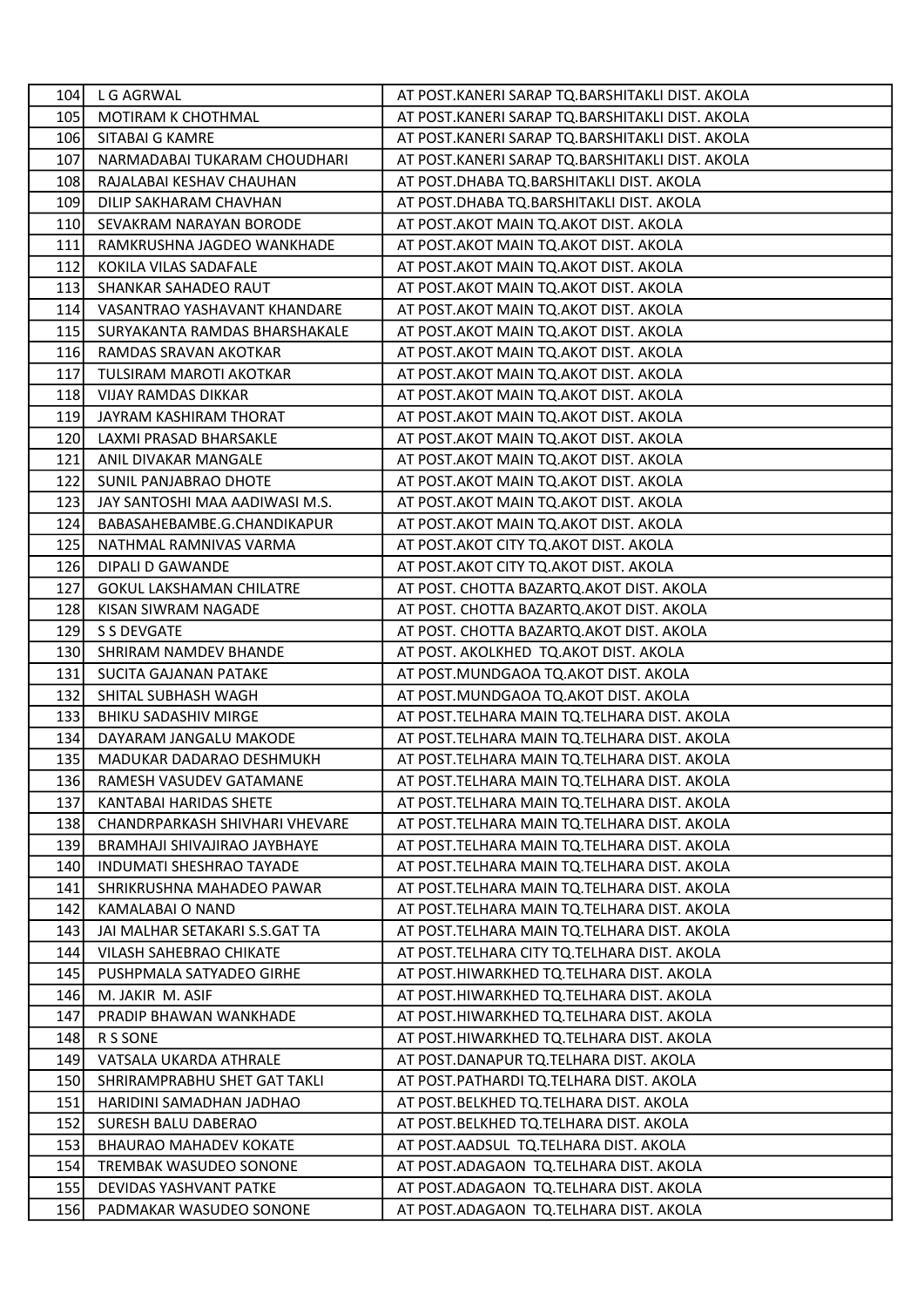| 157l       | JAIPALSING GOKUL GAHERVAR      | AT POST.ADAGAON TQ.TELHARA DIST. AKOLA    |
|------------|--------------------------------|-------------------------------------------|
| 158        | AB. RASHID SHAIKH KALU         | AT POST.BALAPUR TQ.BALAPUR DIST. AKOLA    |
| 159        | HMIDABI M ISMAIL               | AT POST.BALAPUR TQ.BALAPUR DIST. AKOLA    |
| 160        | MNOJ MOHANRAO DHANOKAR         | AT POST.BALAPUR TQ.BALAPUR DIST. AKOLA    |
| 161        | <b>GANESH BALKRUSHAN RAUT</b>  | AT POST.BALAPUR TQ.BALAPUR DIST. AKOLA    |
| 162        | M.RAFIQUE M.YUSUFJI RANGARI    | AT POST.BALAPUR TQ.BALAPUR DIST. AKOLA    |
| 163        | SUMANBAI RAMKRISHNA GHONGE     | AT POST.BALAPUR TQ.BALAPUR DIST. AKOLA    |
| 164        | SANJAY MANIKRAO GAIKWAD        | AT POST.BALAPUR TQ.BALAPUR DIST. AKOLA    |
| 165        | Z.P.MADHAMIK.SCHOOL KANHERI    | AT POST.BALAPUR TQ.BALAPUR DIST. AKOLA    |
| <b>166</b> | KISAN.EKATA.SHETAKARI.GAT.     | AT POST.BALAPUR TQ.BALAPUR DIST. AKOLA    |
| 167        | PRAVIN P POHARE                | AT POST.URAL TQ.BALAPUR DIST. AKOLA       |
| 168        | SHOBHA SHRIDHAR BHIVTE         | AT POST.URAL TQ.BALAPUR DIST. AKOLA       |
| 169        | N P PANDE                      | AT POST. WADEGAON TQ. BALAPUR DIST. AKOLA |
| 170        | NITIN PRAKASH PATILKHEDE       | AT POST. WADEGAON TO. BALAPUR DIST. AKOLA |
| 171        | NARAYAN RAMCHANDRA GAWAI       | AT POST.NIMBA TQ.BALAPUR DIST. AKOLA      |
| 172        | HARIBHAO MANU PARGHARMOR       | AT POST.NIMBA TQ.BALAPUR DIST. AKOLA      |
| 173        | NISHANT N AGRAWAL              | AT POST.NIMBA TQ.BALAPUR DIST. AKOLA      |
| 174        | RUKHAMINI CH SOSITY PARAS      | AT POST.PARAS TQ.BALAPUR DIST. AKOLA      |
| 175        | NAUSHIN PARVIN GU PHARUK       | AT POST.PARAS TQ.BALAPUR DIST. AKOLA      |
| 176        | SHE IMARAN SHE USMAN           | AT POST.HATRUN TQ.BALAPUR DIST. AKOLA     |
| 177        | SWAMI IRIGETION AGRO AGENCY PA | AT POST.PATUR TQ.PATUR DIST. AKOLA        |
| 178        | PRASHANT KASHIRAM LOTHE        | AT POST.PATUR TQ.PATUR DIST. AKOLA        |
| 179        | KOKILABAI SUHASRAO KOKATE      | AT POST.PATUR TQ.PATUR DIST. AKOLA        |
| 180        | SHALIGARAM GOVINDA PETE        | AT POST.CHANNI TQ.PATUR DIST. AKOLA       |
| 181        | P V WANKHADE                   | AT POST.CHANNI TQ.PATUR DIST. AKOLA       |
| 182        | <b>GOVINDA N HIWRALE</b>       | AT POST.CHANNI TQ.PATUR DIST. AKOLA       |
| 183        | SARSWATA J CHUNADE             | AT POST.CHANNI TQ.PATUR DIST. AKOLA       |
| 184        | DAGDU B KANKAL                 | AT POST.CHANNI TQ.PATUR DIST. AKOLA       |
| 185        | LAXMAN N MANE                  | AT POST.CHANNI TQ.PATUR DIST. AKOLA       |
| 186        | LAXMAN J KANKAL                | AT POST.CHANNI TQ.PATUR DIST. AKOLA       |
| 187        | <b>JANU B KANKAL</b>           | AT POST.CHANNI TQ.PATUR DIST. AKOLA       |
| 188        | PRAYAG N HARGULE               | AT POST.CHANNI TQ.PATUR DIST. AKOLA       |
| 189        | NILESH WASUDEV HARAMKAR        | AT POST.CHANNI TQ.PATUR DIST. AKOLA       |
| 190        | MANJURABAI LAXMAN SHIRINATH    | AT POST.AALEGAO TQ.PATUR DIST. AKOLA      |
| 191        | R K AKOT                       | AT POST.AALEGAO TQ.PATUR DIST. AKOLA      |
| 192        | BHIMRAO DIGAMABR LAHOLE        | AT POST.AALEGAO TQ.PATUR DIST. AKOLA      |
| 193        | NAJARANA GULABKHA              | AT POST.AALEGAO TQ.PATUR DIST. AKOLA      |
| 194        | MAJURAHAQ A UMAR               | AT POST.AALEGAO TQ.PATUR DIST. AKOLA      |
| 195        | CHANDARKAL BHAVANI KHULE       | AT POST.AALEGAO TQ.PATUR DIST. AKOLA      |
| 196        | <b>BALIRAM JANU GIRHE</b>      | AT POST.AALEGAO TQ.PATUR DIST. AKOLA      |
| 197        | JANKABAI SAKHARAM TAYADE       | AT POST.AALEGAO TQ.PATUR DIST. AKOLA      |
| 198        | ASHOK PRASHRAM KAVADE          | AT POST.AALEGAO TQ.PATUR DIST. AKOLA      |
| 199        | M SARIK A RAHUF                | AT POST.AALEGAO TQ.PATUR DIST. AKOLA      |
| 200        | WASUDEV PUNDALIK PIMPALKAR     | AT POST.AALEGAO TQ.PATUR DIST. AKOLA      |
| 201        | JAY SEVALAL GAT SHEKAPUR       | AT POST.AALEGAO TQ.PATUR DIST. AKOLA      |
| 202        | JAY BAJARANG MANDAL AASOLA     | AT POST.AALEGAO TQ.PATUR DIST. AKOLA      |
| 203        | VISHAVNATH MAHA MAH GAT        | AT POST.AALEGAO TQ.PATUR DIST. AKOLA      |
| 204        | JAY SEVALAL GAT SHEKAPUR       | AT POST.AALEGAO TQ.PATUR DIST. AKOLA      |
| 205        | HARIYALI GAT PAHADSIGHI        | AT POST.AALEGAO TQ.PATUR DIST. AKOLA      |
| 206        | SHARDA GAT PAHADSINGI          | AT POST.AALEGAO TQ.PATUR DIST. AKOLA      |
| 207        | VANDEMATARAM GAT NAVEGAON      | AT POST.AALEGAO TQ.PATUR DIST. AKOLA      |
| 208        | SHETAKARI MAHILA GAT PADSINGI  | AT POST. AALEGAO TQ. PATUR DIST. AKOLA    |
| 209        | BHAURAO PANJAB DESH GAT CHARN  | AT POST.AALEGAO TQ.PATUR DIST. AKOLA      |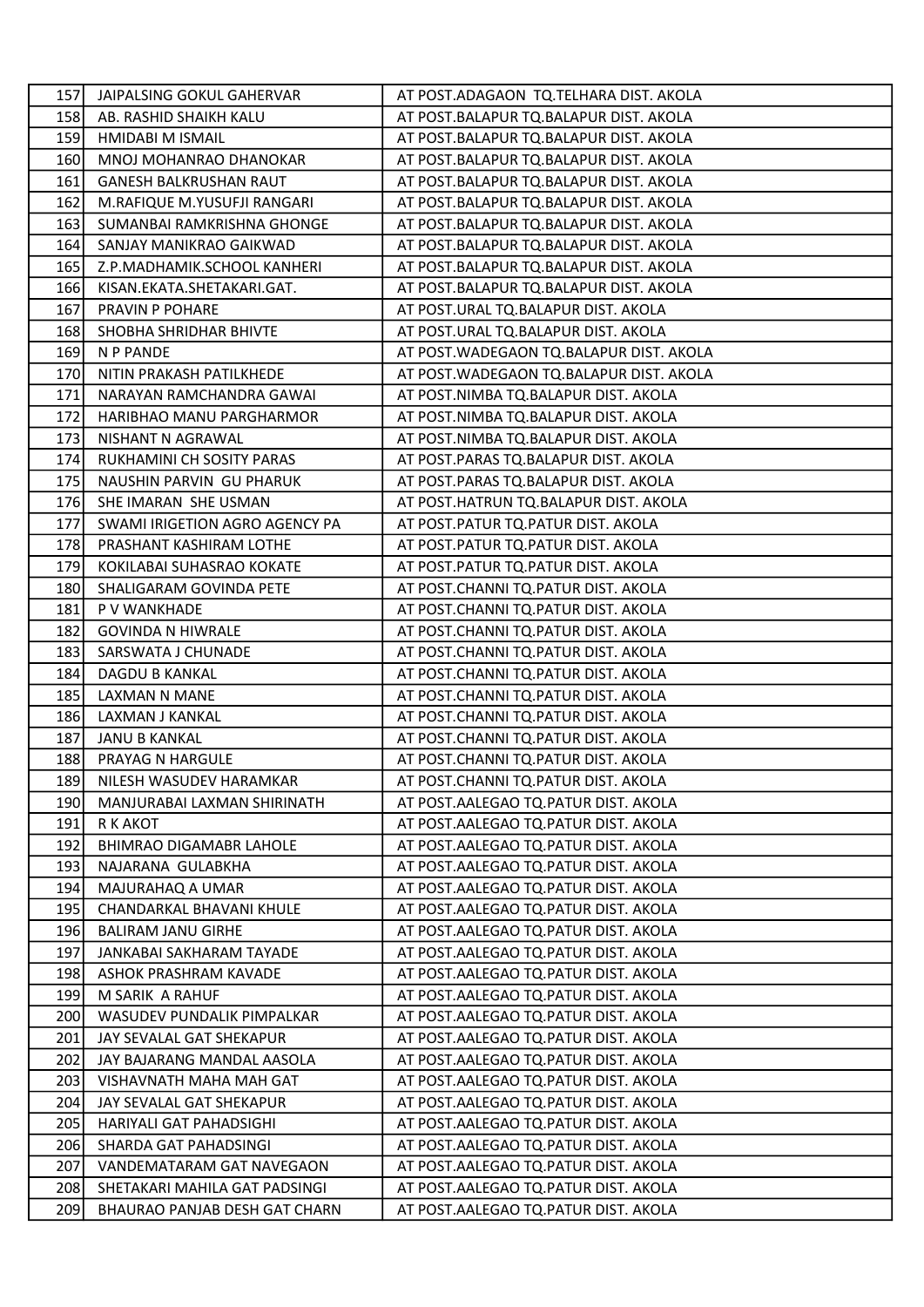| 210 | MARHABA SHE GAT                     | AT POST.AALEGAO TQ.PATUR DIST. AKOLA                       |
|-----|-------------------------------------|------------------------------------------------------------|
| 211 | SHETAKARI PANL GAT GADGAON          | AT POST.AALEGAO TQ.PATUR DIST. AKOLA                       |
| 212 | SOPINATH MAHILA GAT GADGAON         | AT POST.AALEGAO TQ.PATUR DIST. AKOLA                       |
| 213 | ST BABUJI MAHARAJ GADGAON           | AT POST.AALEGAO TQ.PATUR DIST. AKOLA                       |
| 214 | AHILABAI DEVI HOLAKAR GAT           | AT POST.AALEGAO TQ.PATUR DIST. AKOLA                       |
| 215 | MAHARASHAT GAT GADGAON              | AT POST.AALEGAO TQ.PATUR DIST. AKOLA                       |
| 216 | PUNSHLOK AHILYAHOL GAT              | AT POST.AALEGAO TQ.PATUR DIST. AKOLA                       |
| 217 | KAFINATH GAT AALEGAON               | AT POST.AALEGAO TQ.PATUR DIST. AKOLA                       |
| 218 | MAHATMA GANDHI GAT                  | AT POST.AALEGAO TQ.PATUR DIST. AKOLA                       |
| 219 | NIRGUNA GAT AALEGAON                | AT POST.AALEGAO TQ.PATUR DIST. AKOLA                       |
| 220 | JAYBHOLE GAT PIPALDOHI              | AT POST.AALEGAO TQ.PATUR DIST. AKOLA                       |
| 221 | SAIBABA GAT AALEGAON                | AT POST.AALEGAO TQ.PATUR DIST. AKOLA                       |
| 222 | SAHIL SHETAKARI GT                  | AT POST.AALEGAO TQ.PATUR DIST. AKOLA                       |
| 223 | BABASAHEB AABED GAT PADSINGI        | AT POST.AALEGAO TQ.PATUR DIST. AKOLA                       |
| 224 | SHRI HANUMAN SHETAKRI GAT           | AT POST.AALEGAO TQ.PATUR DIST. AKOLA                       |
| 225 | YASHVANT GAT PACHARAN               | AT POST.AALEGAO TQ.PATUR DIST. AKOLA                       |
| 226 | BALIRAJA GAT PIPARDIHI              | AT POST.AALEGAO TQ.PATUR DIST. AKOLA                       |
| 227 | KURSHI SAMAT MAHILA GAT ABASHI      | AT POST.AALEGAO TQ.PATUR DIST. AKOLA                       |
| 228 | KURRRSHIDHAN MAHILA GAT ABASHI      | AT POST.AALEGAO TQ.PATUR DIST. AKOLA                       |
| 229 | KURSHIDEVTA MAHILA GAT              | AT POST.AALEGAO TQ.PATUR DIST. AKOLA                       |
| 230 | JAY DURGA MAHILA AALEGAON           | AT POST.AALEGAO TQ.PATUR DIST. AKOLA                       |
| 231 | KURSHI SANJAVANI AALEGAON           | AT POST.AALEGAO TQ.PATUR DIST. AKOLA                       |
| 232 | SAVITRIFULE MAHI GAT NAVEGAON       | AT POST.AALEGAO TQ.PATUR DIST. AKOLA                       |
| 233 | MAHATMAFULE GAT AALEGAON            | AT POST.AALEGAO TQ.PATUR DIST. AKOLA                       |
| 234 | SOPINATH GAT PADSINGI               | AT POST.AALEGAO TQ.PATUR DIST. AKOLA                       |
| 235 | RAJMATA MAHILAGAT SONUNA            | AT POST.AALEGAO TQ.PATUR DIST. AKOLA                       |
| 236 | JAY SEVALAL SHETA PALSAKHED         | AT POST.AALEGAO TQ.PATUR DIST. AKOLA                       |
| 237 | JAY BAJARANG GAT AASOLA             | AT POST.AALEGAO TQ.PATUR DIST. AKOLA                       |
| 238 | PRAGATI GAON VI KARLA               | AT POST.AALEGAO TQ.PATUR DIST. AKOLA                       |
| 239 | RADHAKUSHAN MAHILA GAT              | AT POST. VIWARA TQ.PATUR DIST. AKOLA                       |
| 240 | MOHAN DSHRATH NAGAPURE              | AT POST. SASTI TQ. PATUR DIST. AKOLA                       |
| 241 | SACHIN PANDIT AMBHORE               | AT POST. SASTI TQ.PATUR DIST. AKOLA                        |
| 242 | PRASHANT NANA HANDE                 | AT POST. MURTIZAPUR MAIN TQ. MURTIZAPUR DIST. AKOLA        |
| 243 | NARMADABAI MAROTI GHATE             | AT POST. MURTIZAPUR MAIN TQ. MURTIZAPUR DIST. AKOLA        |
| 244 | MO MUSHTAK MO YASHIN                | AT POST. MURTIZAPUR MAIN TQ. MURTIZAPUR DIST. AKOLA        |
| 245 | JILHA P.UR.PRA.S.S.P.A.             | AT POST. MURTIZAPUR MAIN TO. MURTIZAPUR DIST. AKOLA        |
| 246 | <b>GRAMPANCHAYAT NAGOLI</b>         | AT POST.MURTIZAPUR MAIN TQ.MURTIZAPUR DIST. AKOLA          |
| 247 | VANDANA RAJENDRA RODE               | AT POST. MURTIZAPUR MARKET YARD TO. MURTIZAPUR DIST. AKOLA |
| 248 | RASHTRA SUKLOJI M.BACHAT GAT        | AT POST. MURTIZAPUR MARKET YARD TO. MURTIZAPUR DIST. AKOLA |
| 249 | <b>G.PRABHU SHETKARI BACHAT GAT</b> | AT POST.MURTIZAPUR MARKET YARD TQ.MURTIZAPUR DIST. AKOLA   |
| 250 | M AMINULLA NYAMJULLA                | AT POST. MURTIZAPUR CITY TQ. MURTIZAPUR DIST. AKOLA        |
| 251 | VIDHYA JAGANNATH PINGALE            | AT POST.KURUM TQ.MURTIZAPUR DIST. AKOLA                    |
| 252 | KAMLABAI SHYAMRAO SARAK             | AT POST.KARANJA MAIN.TQ.KARANJA DIST. WASHIM               |
| 253 | GAJANAN NATHHUJI JIRAPURE           | AT POST.KARANJA MAIN.TQ.KARANJA DIST. WASHIM               |
| 254 | BABAN BANSIRAM BHALERAO             | AT POST.KARANJA MAIN.TQ.KARANJA DIST. WASHIM               |
| 255 | ASHA BALKRUSHNA JIRAPURE            | AT POST.KARANJA MAIN.TQ.KARANJA DIST. WASHIM               |
| 256 | KASHIRAM FATU PAWAR                 | AT POST.KARANJA MAIN.TQ.KARANJA DIST. WASHIM               |
| 257 | MURLIDHAR M.MUKESH DEVIKISAN B      | AT POST.KARANJA MAIN.TQ.KARANJA DIST. WASHIM               |
| 258 | <b>BABAN SHRAVAN AGASE</b>          | AT POST.KAMARGAON .TQ.KARANJA DIST. WASHIM                 |
| 259 | SHESHRAO SAHEBRAO DHENGALE          | AT POST.MANGRULPIR MAIN .TQ MANGRULPIR DIST. WASHIM        |
| 260 | SANTOSH BAPURAO THAKARE             | AT POST.MANGRULPIR MAIN .TQ MANGRULPIR DIST. WASHIM        |
| 261 | KISAN ATMRAM KALE                   | AT POST.MANGRULPIR MAIN .TQ MANGRULPIR DIST. WASHIM        |
| 262 | NARESH BHIMRAO MANWAR               | AT POST.MANGRULPIR MAIN .TQ MANGRULPIR DIST. WASHIM        |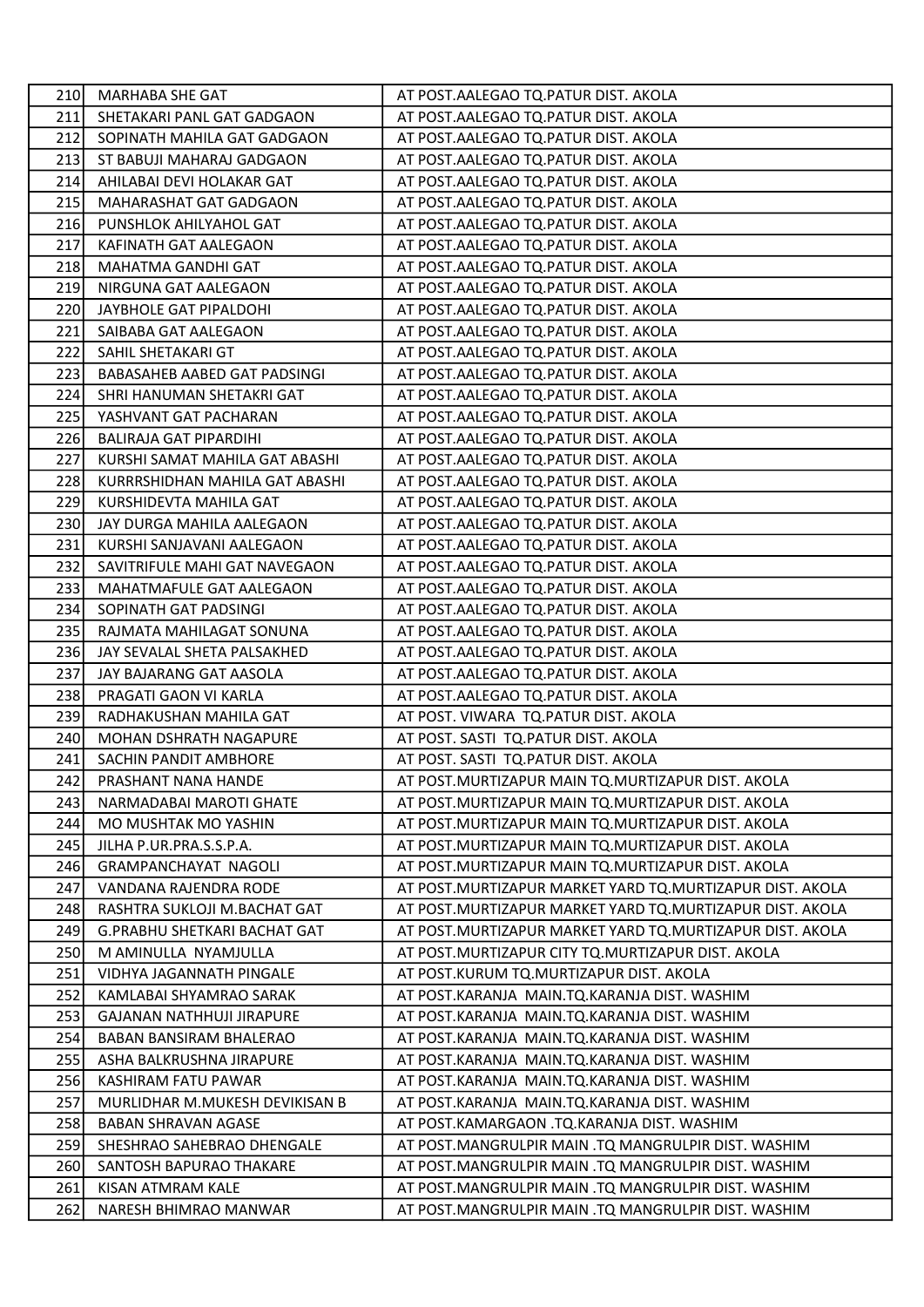| 263 | DATTA MUNGSAJI CHIPADE          | AT POST.MANGRULPIR MAIN .TQ MANGRULPIR DIST. WASHIM |
|-----|---------------------------------|-----------------------------------------------------|
| 264 | HIRABAI DEVRAO GODBOLE          | AT POST.MANGRULPIR MAIN .TQ MANGRULPIR DIST. WASHIM |
| 265 | ULHAS TUKARAM WAKTE             | AT POST. WANOJA .TQ MANGRULPIR DIST. WASHIM         |
| 266 | <b>BHASKAR MAHADEV RAUT</b>     | AT POST. WANOJA .TQ MANGRULPIR DIST. WASHIM         |
| 267 | KISAN SHRAVAN WAGHMARE          | AT POST. WANOJA .TQ MANGRULPIR DIST. WASHIM         |
| 268 | RENUKABAI KANTILAL CHAVHAN      | AT POST.DANORA .TQ MANGRULPIR DIST. WASHIM          |
| 269 | <b>GOPALRAO NURERAO DESHMUK</b> | AT POST.MANORA .TQ MANORA DIST. WASHIM              |
| 270 | RAMKRUSHNA WASUDEV VEVHARE      | AT POST.MANORA .TQ MANORA DIST. WASHIM              |
| 271 | NEMSING GULABA RATHOD           | AT POST.SHENDURJANA .TQ MANORA DIST. WASHIM         |
| 272 | SHOBHA ARUN BADEVAR             | AT POST.POHARADEVI .TQ MANORA DIST. WASHIM          |
| 273 | VITHAL UTTAM JADHAV             | AT POST.POHARADEVI .TQ MANORA DIST. WASHIM          |
| 274 | SUNITA RAJARAM DAMRE            | AT POST.POHARADEVI .TQ MANORA DIST. WASHIM          |
| 275 | BHAGWAN KHANDUJI BORKAR         | AT POST. WASHIM MAIN TQ. WASHIM DIST. WASHIM        |
| 276 | ANIL JAGANATH ANEKAR            | AT POST. WASHIM MAIN TQ. WASHIM DIST. WASHIM        |
| 277 | MOHAN PRABHAKAR DESHAMUKH       | AT POST. WASHIM MAIN TQ. WASHIM DIST. WASHIM        |
| 278 | BHAGWANRAO LODBARAO WAGH        | AT POST. WASHIM MAIN TQ. WASHIM DIST. WASHIM        |
| 279 | KAU VARSHA SURYAKANT            | AT POST. WASHIM MAIN TQ. WASHIM DIST. WASHIM        |
| 280 | SAKHUBAI GOVINDA BANGRE         | AT POST. WASHIM MAIN TO. WASHIM DIST. WASHIM        |
| 281 | LOKMANYA TILAK TRUST WASHIM     | AT POST. WASHIM MAIN TQ. WASHIM DIST. WASHIM        |
| 282 | AYODHAYA DEVI IRANI ENG HSCH W  | AT POST. WASHIM CITY TQ. WASHIM DIST. WASHIM        |
| 283 | DATTA CLOTHS STOARES, ANSING    | AT POST.ANSING TQ.WASHIM DIST. WASHIM               |
| 284 | <b>GANGADHAR KESHAV DARADE</b>  | AT POST.ANSING TQ.WASHIM DIST. WASHIM               |
| 285 | YASHODABAI S JADHAV             | AT POST.ANSING TQ.WASHIM DIST. WASHIM               |
| 286 | SAU.KANTABAI MURALIDAR EANGOLE  | AT POST.ANSING TQ.WASHIM DIST. WASHIM               |
| 287 | ANU BHAGWAN GOTE                | AT POST.TONDGAON TQ.WASHIM DIST. WASHIM             |
| 288 | JANARDHAN GOVINDA INDHOLE       | AT POST.MALEGAON TQ.MALEGAO DIST. WASHIM            |
| 289 | PRABHAKAR GUNVNTRAO ANDHLE      | AT POST.MALEGAON TQ.MALEGAO DIST. WASHIM            |
| 290 | KASABAI GANBHIRAO GOGANDND      | AT POST.MALEGAON TQ.MALEGAO DIST. WASHIM            |
| 291 | SACHIV G.P.ERANDA               | AT POST.MALEGAON TQ.MALEGAO DIST. WASHIM            |
| 292 | SAR.& SEC.GR.KOLGAON BU.        | AT POST.MALEGAON TQ.MALEGAO DIST. WASHIM            |
| 293 | SURENDRA N JAISWAL              | AT POST.KINHIRAJA TQ.MALEGAO DIST. WASHIM           |
| 294 | PRAYAG GOVINDA NALINDE          | AT POST.KINHIRAJA TQ.MALEGAO DIST. WASHIM           |
| 295 | KISAN P. AAU                    | AT POST.RISOD MAIN TQ.RISOD DIST. WASHIM            |
| 296 | VISHNATH KISAN KHANZODE         | AT POST.RISOD MAIN TQ.RISOD DIST. WASHIM            |
| 297 | TULSHIRAM FAKIRA NARWADE        | AT POST.RISOD MAIN TQ.RISOD DIST. WASHIM            |
| 298 | <b>BJINGALE</b>                 | AT POST.RISOD MAIN TQ.RISOD DIST. WASHIM            |
| 299 | KUNDALIK LAKHSHMAM DAHALAKE     | AT POST.RISOD MAIN TQ.RISOD DIST. WASHIM            |
| 300 | NARAYAN KISAN NEHRU             | AT POST.RISOD MAIN TQ.RISOD DIST. WASHIM            |
| 301 | RAYARABAI SANBHAJI SABALE       | AT POST.RISOD MAIN TQ.RISOD DIST. WASHIM            |
| 302 | JANABAI KARMAN SADAR            | AT POST.RISOD MAIN TQ.RISOD DIST. WASHIM            |
| 303 | APPA LAXMAN PANDIT              | AT POST.RISOD MAIN TQ.RISOD DIST. WASHIM            |
| 304 | VINOD NAMDEO GAWANE             | AT POST.RISOD MAIN TQ.RISOD DIST. WASHIM            |
| 305 | NARAYAN DHODIBA INGOLE          | AT POST.RISOD MAIN TQ.RISOD DIST. WASHIM            |
| 306 | CHAIRMAN AND SECRETARY THE MAH  | AT POST.RISOD MAIN TQ.RISOD DIST. WASHIM            |
| 307 | <b>GANESH DATTARAO BHISADE</b>  | AT POST.RITHAD TQ.RISOD DIST. WASHIM                |
| 308 | RAVINDRA D INGOLE               | AT POST.RITHAD TQ.RISOD DIST. WASHIM                |
| 309 | DGDABAI VIDHOBA INGOLE          | AT POST.RITHAD TQ.RISOD DIST. WASHIM                |
| 310 | SINDHU KISAN BAJAD              | AT POST.KENWAD TQ.RISOD DIST. WASHIM                |
| 311 | BHANUDAS BHAGAVAT JOSHI         | AT POST.MANGULZANAK TQ.RISOD DIST. WASHIM           |
| 312 | SHANTA RAKHAMAJI BELDAR         | AT POST. MOP TO RISOD DIST. WASHIM                  |
| 313 | ZUMKABAI GIPIKISAN SOLNKE       | AT POST.MOP TO.RISOD DIST. WASHIM                   |
| 314 | MANJULA GYANUJI MORE            | AT POST.MOP TQ.RISOD DIST. WASHIM                   |
| 315 | ANANAT ANAMOL K DUDH DE         | AT POST.MOP TQ.RISOD DIST. WASHIM                   |